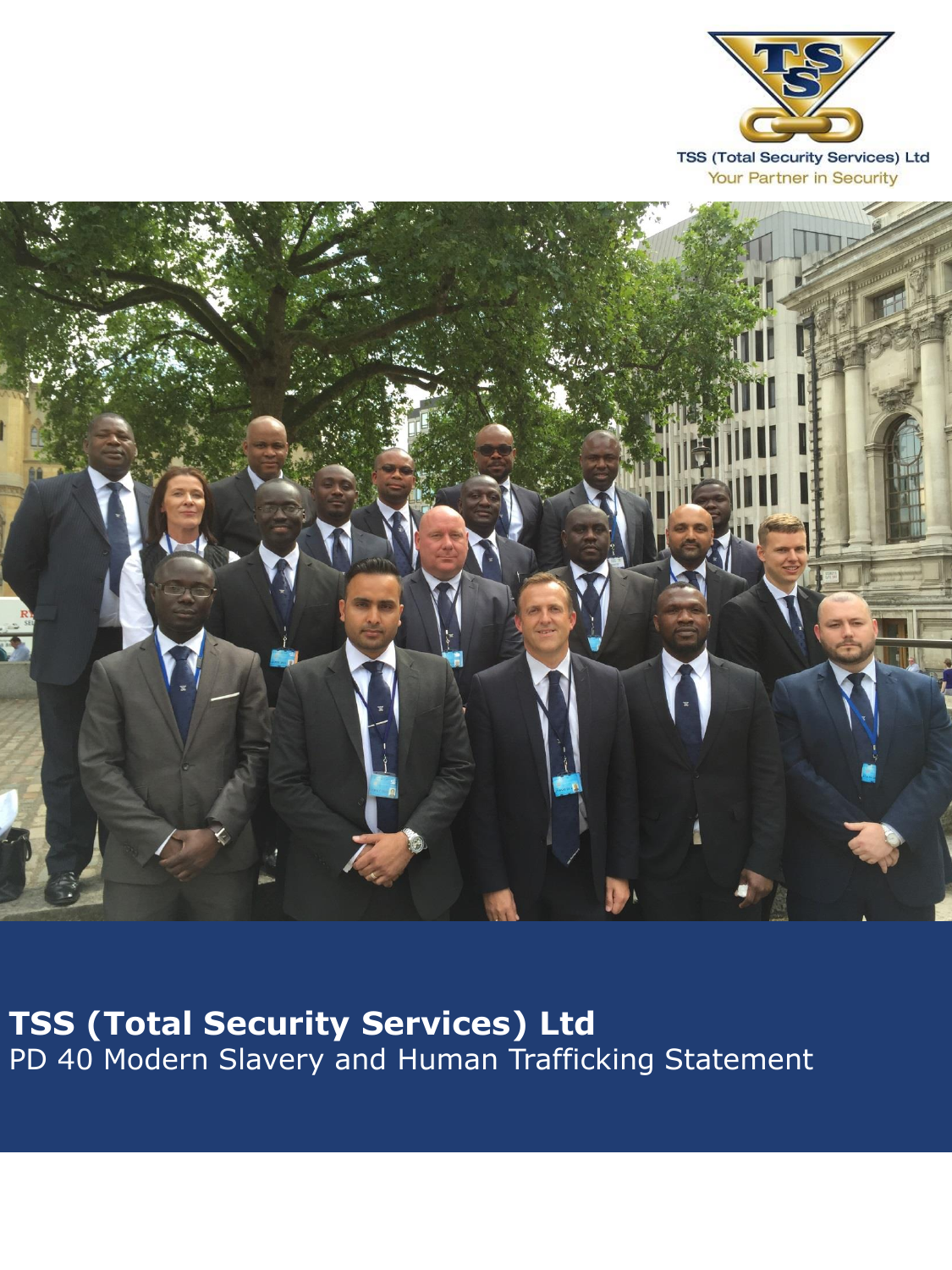

# **Introduction**

TSS (Total Security Services) Ltd is absolutely committed to being the market leader in ethical and compliant supply. This policy is intended to ensure that TSS complies with the Modern Slavery Act 2015.

# **Scope**

This policy is applicable to all employees (both salaried and hourly paid), workers, contractors and applicants.

# **Responsibility**

As an employer we have a responsibility to comply with the Modern Slavery Act, ensuring we have the correct procedures in place to maintain this.

Managers have a responsibility to follow, lead and therefore ensure their teams conduct themselves in line with this Policy. They also have a responsibility to communicate and monitor the operation of this Policy within their area of responsibility.

All individuals, employees, workers, contractors, applicants and suppliers have a responsibility to assist the Company in meeting the requirements of the Modern Slavery Act by providing truthful information when required, to meet the terms of this Policy and to report any known acts that are in breach of this Policy.

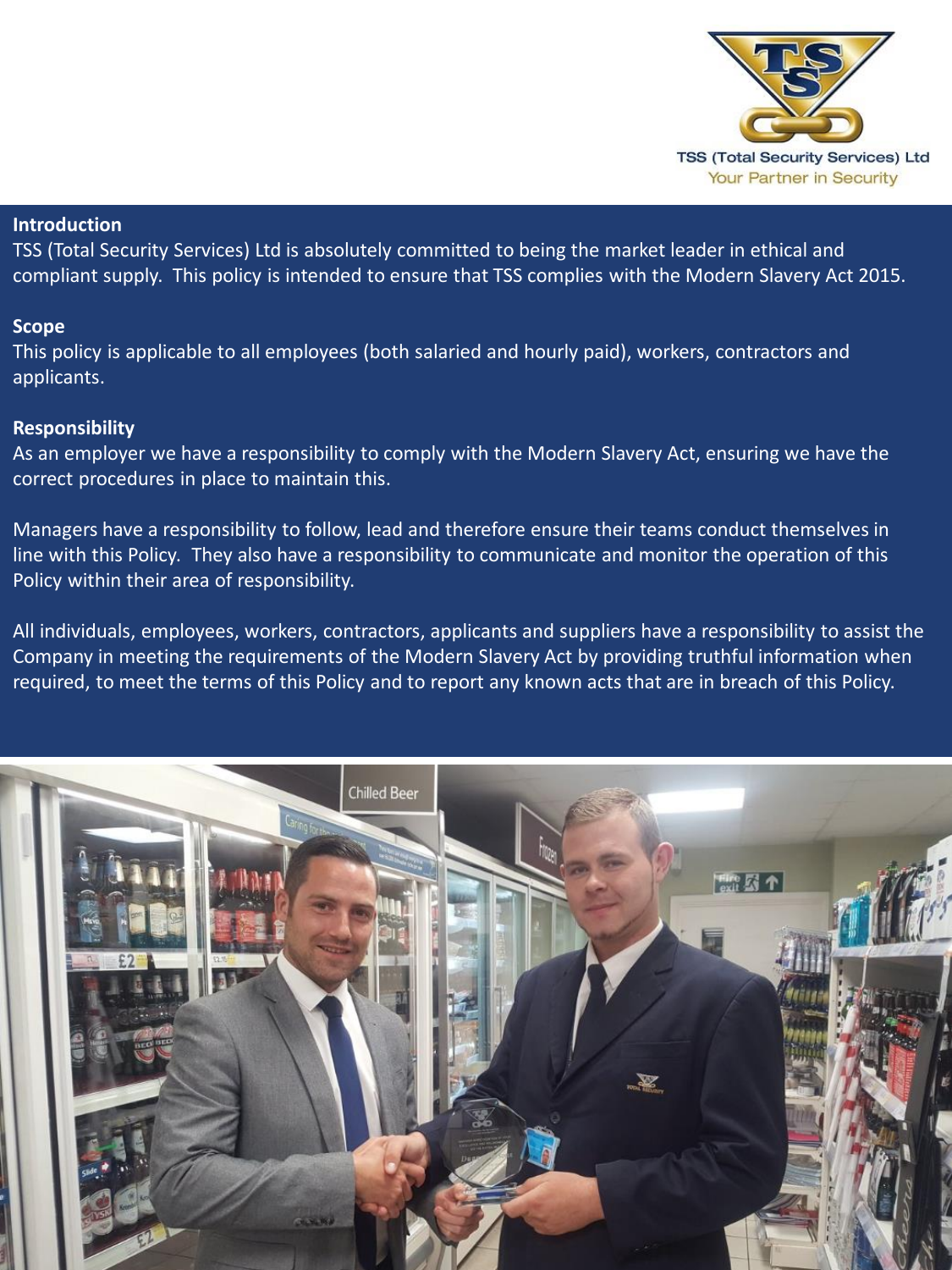

## **What is Modern Slavery?**

Modern Slavery is a form of organised crime whereby people are exploited for criminal gain. Victims can be reluctant to come forward for fear of retribution and consequences from their abusers.

The Modern Slavery Act is designed to tackle slavery in the UK, consolidating previous trafficking, and slavery offences.

Generally Modern Slavery can be defined as:

- Individuals being forced to work
- Individuals being owned or controlled
- People being dehumanised
- Individuals being physically constrained or having restriction placed on their freedom of movement
- Child Labour

We want to be able to demonstrate that we have adequate procedures in place to ensure our employees are able to recognise when Modern Slavery may be in existence. In addition we want to prevent people associated with the Company either exploiting individuals or individuals being exploited. It is important to ensure no employee acts in a way which is inconsistent with our Company objectives nor do they undervalue the integrity of the business.

We do not believe it is appropriate for any employees (and persons associated with the Company) to partake in activities which would engage or encourage Modern Slavery on any level. Our Statement below sets out the steps taken by us to ensure TSS and supply chains are slavery free.

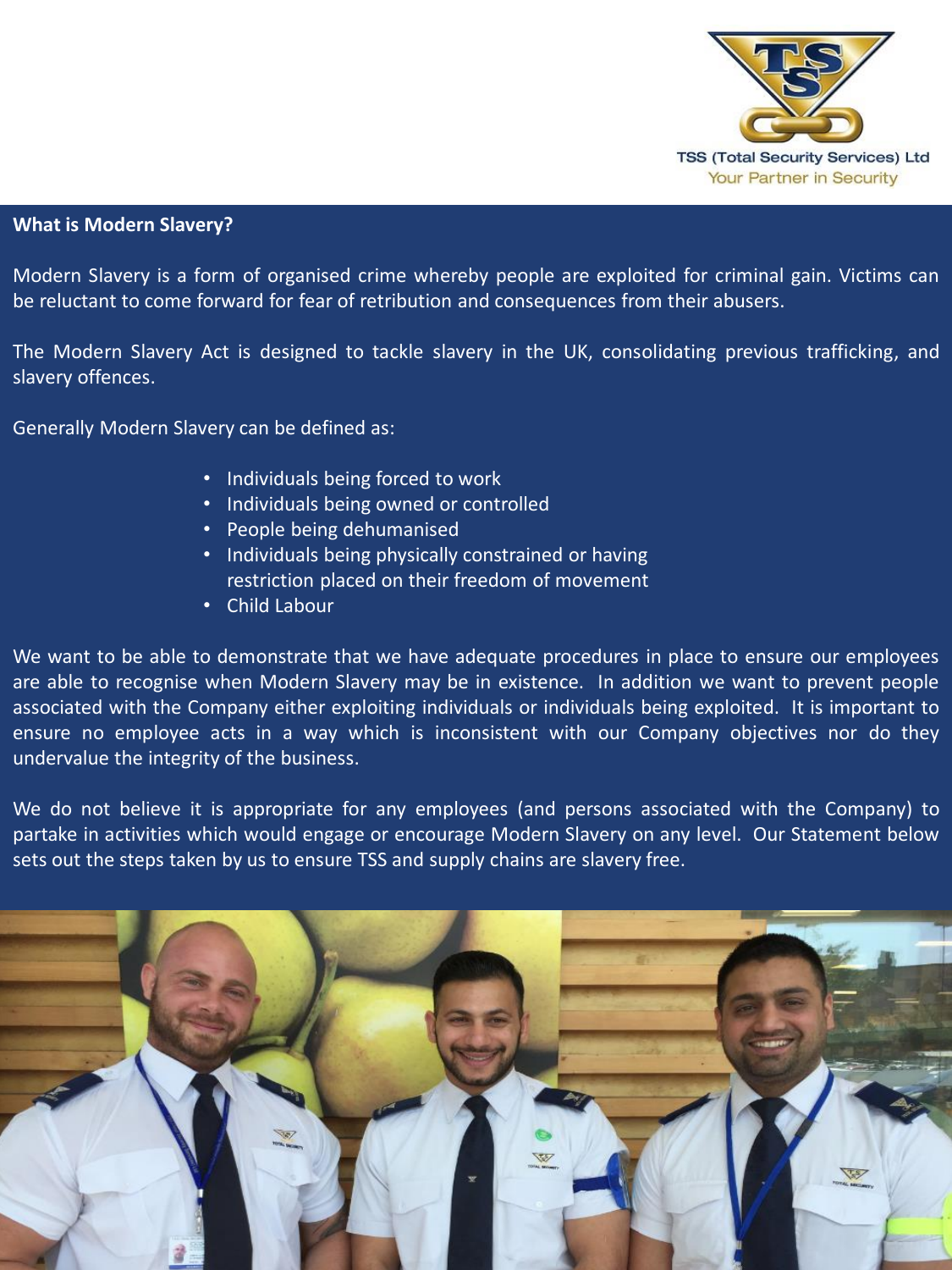## **Modern Slavery Statement**

TSS does not condone Modern Slavery, Child Labour and Human Trafficking in any form and as such have implemented policies and procedures to ensure that individuals engaged with us do so of their own free will and are not forced into labour.

Working from 5 UK offices, TSS employees over 6,000 employees consisting of Security Officers and Office Staff. TSS supply a daily workforce of Security Officers to leading public and private sector companies and organisations across the UK; utilising a large pool of thoroughly vetted Security Officers for permanent or temporary deployment in line with BS: 7858 standards.

TSS is strategic in its thinking with a responsive approach to future needs, utilising local knowledge, Officer network and Client assessment approaches to ensure supply of the right people at the right time, working with Clients to ensure legal and ethical compliance throughout each process.

TSS offers each individual it engages with a contract of employment and a contract for service, which reinforces our duty of care to the individual. This helps us to ensure that every individual we engage with is being treated fairly, that they are not being exploited, and have the resources to raise any concerns or issues with us.

TSS also provides a confidential health and well-being programme which employees can contact and discuss any domestic, whistleblowing, traumatic and health concerns with a trained professional to seek advice and is a reg

TSS also equips our employees with the necessary skills and training to recognise and eliminate these practices from the supply chain, by way of TSS on-boarding processes and ongoing Eligibility to Work, General Data Protection Regulations and Equality, and Diversity training. In addition to providing training to all employees on Modern Slavery awareness and how to escalate concerns in a safe and confidential manner.

TSS also has a number of rules and policies in place to minimise the risk of exploitation and forced labour taking place within our labour pool and supply chains:

- TSS interviews all individuals, in person, before engagement;
- TSS do not allow individuals to provide bank account details of an account in any name other than their own;
- TSS checks for duplicate addresses to ensure there are not a large number of individuals living at the same location;
- TSS does not arrange or offer permanent accommodation;
- TSS will not engage any individual who cannot produce, in person, all required eligibility to work documentation;
- TSS does not accept any form of reward for engaging or providing work to individuals;
- TSS conduct rigorous document checks at multiple stages of the recruitment and onboarding process, before employing any individual.
- TSS will not speak to a family member or representative on behalf of an employee unless they have spoken to the employee confidentially before to gain consent.
- TSS are a recognised service provider with the Living Wage Foundation working together to raise awareness of the living wage rates and providing all clients with a 'Living Wage' option.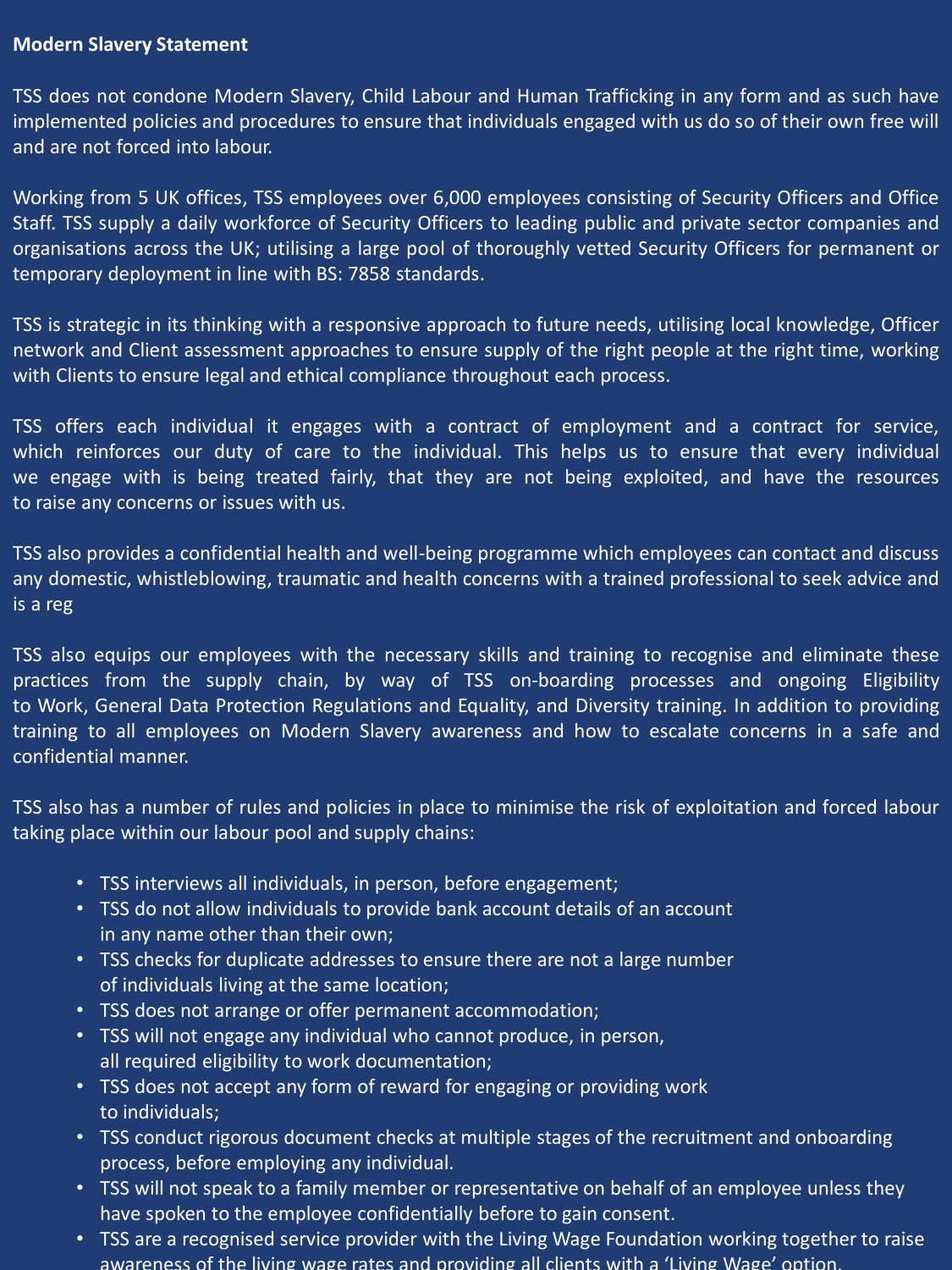

TSS operates an Approved Suppliers List. Suppliers are selected and approved using one or more of the following criteria:

- Past performance, satisfactorily supplying products or services over the years being used;
- Certification to ISO9001;
- Industry recognised, uniforms, patrol monitoring, equipment etc;
- Commitment to the Modern Slavery Act;
- Commitment to pay the 'Living Wage' rates

Potential new suppliers are requested to complete a Supplier Evaluation Questionnaire. This questionnaire asks for proof of the Company's commitment to adhering to the Modern Slavery Act.

Upon return, the questionnaire is reviewed to determine whether they are able to supply in accordance with Company requirements.

#### **Review**

This policy will be maintained and reviewed at least annually, on a regular basis by the Human Resources Department.

## **Associated Policies**

Equality, Inclusion and Diversity Policy Anti-Bribery policy QMS – QP07 - Purchasing Signed on behalf of TSS (Total Security Services) Ltd

This statement was approved and signed on 23rd March 2022



Raj Chadha Chief Executive Officer **TSS (Total Security Services) Ltd**